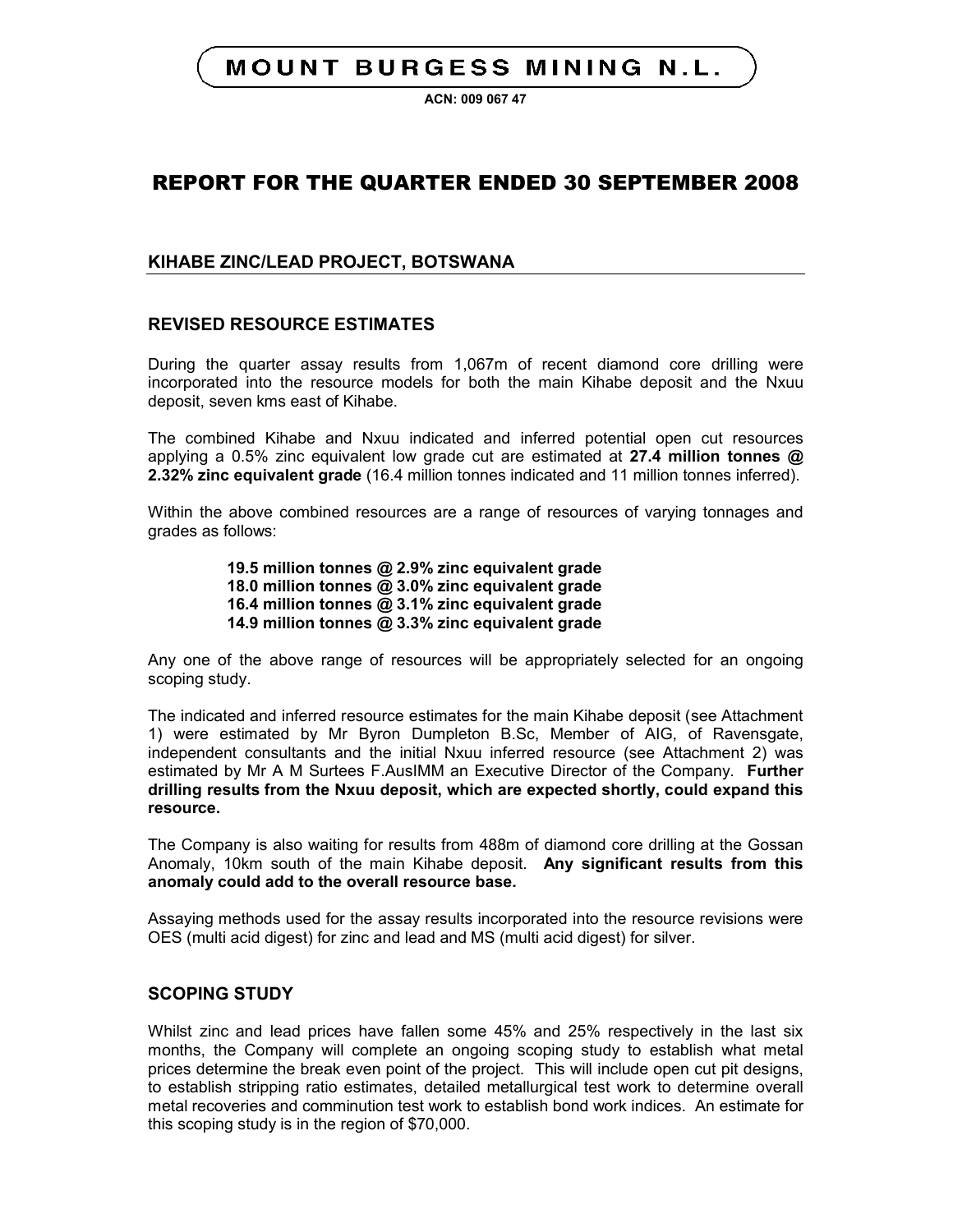### **TSUMKWE BASE METALS PROJECT, NAMIBIA**

During the quarter assay results were received from two diamond core holes drilled in the June quarter into a Zn/Pb anomaly, previously defined by the Company, 11km from the Botswana border. No significant results were recorded in either of these two holes.

#### **CORPORATE**

#### **SHARE PLACEMENT**

During the quarter, the Company raised \$440,000 through the placement of 20,000,000 shares @ \$0.022 per share, as announced to the Australian Securities Exchange on the 22<sup>nd</sup> July 2008.

#### **SALE OF ROYALTIES**

On the  $17<sup>th</sup>$  of September, the Company announced to the Australian Securities Exchange that it had reached an agreement for the sale of three royalty agreements, in respect of the Red October gold deposit and various exploration ground holdings in the Butcher Well area south of Laverton, in Western Australia. The sale price for these royalties of \$500,000 was settled on the 29<sup>th</sup> of October 2008.

#### **FUTURE FUNDING**

The Company is at an advanced stage of negotiations for the sale of other assets, for the purpose of securing further future funding.

The information in this report that relates to exploration results, together with any related assessments and interpretations, is based on information compiled by Mr Byron Dumpleton B.Sc, Member of AIG and Mr Murray Surtees, B.Sc, MDP, F.Aus.IMM.

Mr Dumpleton is an Independent Consultant and Mr Surtees is an Executive Director of the Company. Both have sufficient experience relevant to the style of mineralisation under consideration and to the activity which they have undertaken to qualify as Competent Persons as defined in the 2004 Edition of the "Australasian Code for Reporting of Mineral Resources and Ore Reserves". Both Mr Dumpleton and Mr Surtees consent to the inclusion in the report of the matters based on this information in the form and context in which it appears.

**TO CONTACT US:**PO Box Z5301, St Georges Terrace, Perth, Western Australia, 6831<br>Telephone: (61 8) 9322 6311 Email: mtb@mountburgess.com Telephone: (618) 9322 6311 Facsimile: (61 8) 9322 4607 Website: www.mountburgess.com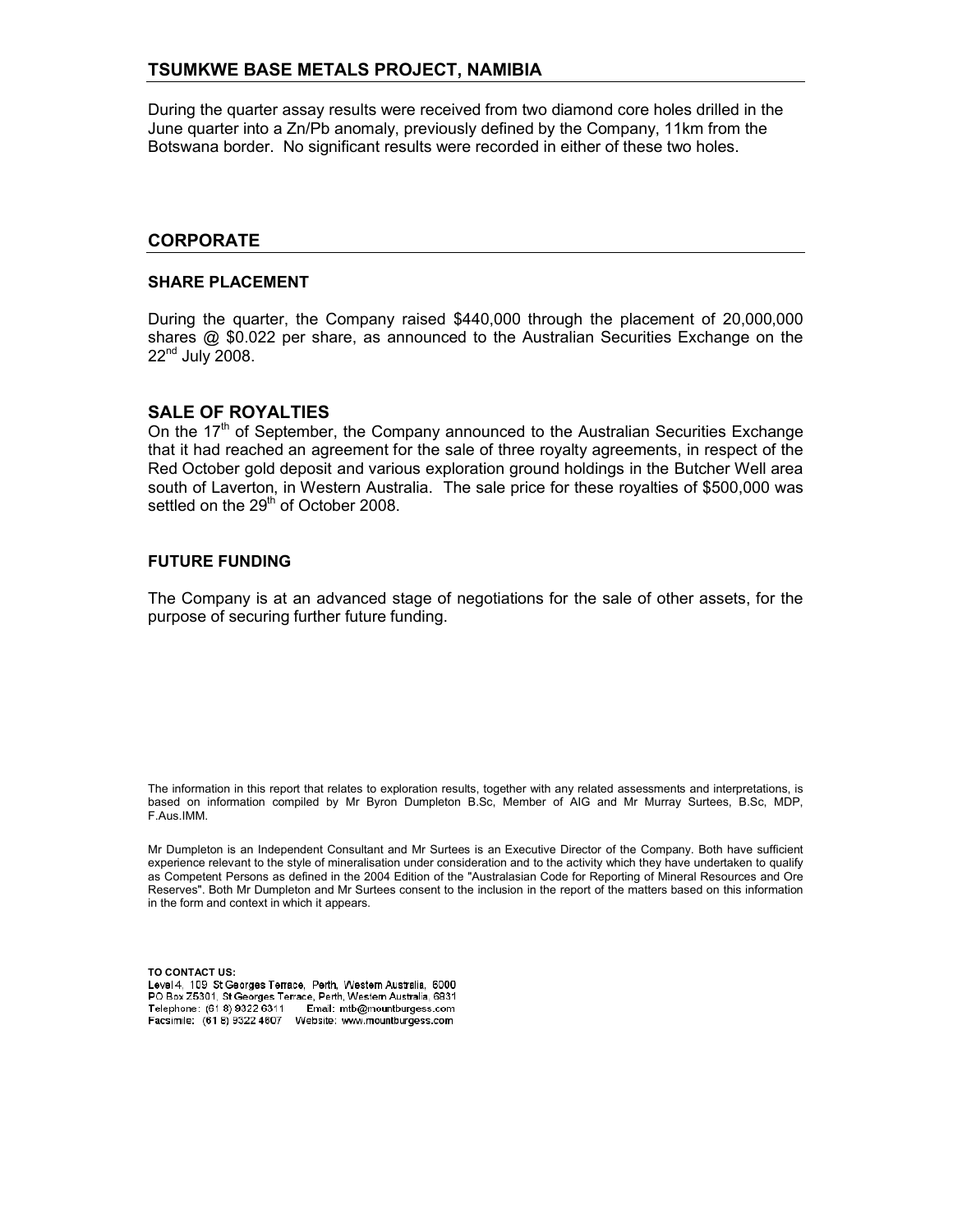#### **Mt Burgess - Kihabe Resource Model 17 July 2008 Zinc Equivalent Grade Tonnage In situ Resource JORC Report**

Model: kihabe\_pb\_zn\_ag\_model\_17jul08\_ag\_cut.mdl Report Based on Zinc Equivalent values Price: 17-Jul-08 US\$/t Zn \$1,810.00 US\$/t Pb \$1,955.00 US\$/toz Ag \$18.75

| <b>Indicated</b> |            |        |        |                 |              |              |              |                    |
|------------------|------------|--------|--------|-----------------|--------------|--------------|--------------|--------------------|
| Cut Off          |            |        |        |                 |              |              |              |                    |
| Zn               | Tonnes (t) | Zn (%) | Pb(%)  | Ag $(g/t)$      | Zn Eg        | Zn Metal (t) | Pb Metal (t) | Ag Ounces          |
| Equivalent       |            |        |        |                 | $(\% )$      |              |              | (toz)              |
| (% )             |            |        |        |                 |              |              |              |                    |
| 0.30             | 16,800,000 | 1.4    | 0.6    | 6.2             | 2.3          | 240,000      | 100,000      | 3,400,000          |
| 0.50             | 16,400,000 | 1.5    | 0.6    | 6.3             | 2.3          | 240,000      | 100,000      | 3,300,000          |
| 0.80             | 15,100,000 | 1.6    | 0.6    | 6.8             | 2.5          | 230,000      | 100,000      | 3,300,000          |
| 1.00             | 14,100,000 | 1.6    | 0.7    | 7.1             | 2.6          | 230,000      | 100,000      | 3,200,000          |
| 1.20             | 13,000,000 | 1.7    | 0.7    | 7.4             | 2.7          | 220,000      | 90,000       | 3,100,000          |
| 1.50             | 11,400,000 | 1.8    | 0.8    | 8.0             | 2.9          | 210,000      | 90,000       | 2,900,000          |
| 2.00             | 8,400,000  | 2.0    | 0.9    | 9.3             | 3.3          | 170,000      | 80,000       | 2,500,000          |
| 3.00             | 4,000,000  | 2.5    | 1.2    | 12.4            | 4.3          | 100,000      | 50,000       | 1,600,000          |
| 5.00             | 800,000    | 3.6    | 1.8    | 20.7            | 6.2          | 27,000       | 14,000       | 500,000            |
|                  |            |        |        | <b>Inferred</b> |              |              |              |                    |
| Cut Off          |            |        |        |                 |              |              |              |                    |
| Zn               | Tonnes (t) | Zn (%) | Pb(%)  | Ag $(g/t)$      | Zn Eq        | Zn Metal (t) | Pb Metal (t) | Ag Ounces          |
| Equivalent       |            |        |        |                 | $(\% )$      |              |              | (toz)              |
| (%)              |            |        |        |                 |              |              |              |                    |
| 0.30             | 5,900,000  | 1.0    | 0.5    | 4.5             | 1.8          | 62,000       | 31,000       | 853,000            |
| 0.50             | 5,600,000  | 1.1    | 0.5    | 4.7             | 1.8          | 61,000       | 30,000       | 845,000            |
| 0.80             | 4,700,000  | 1.2    | 0.6    | 5.3             | 2.1          | 58,000       | 28,000       | 808,000            |
| 1.00             | 4,100,000  | 1.4    | 0.6    | 5.9             | 2.2          | 55,000       | 26,000       | 779,000            |
| 1.20             | 3,600,000  | 1.4    | 0.7    | 6.4             | 2.4          | 52,000       | 25,000       | 735,000            |
| 1.50             | 3,000,000  | 1.6    | 0.8    | 7.1             | 2.6          | 46,000       | 23,000       | 677,000            |
| 2.00             | 2,000,000  | 1.8    | 0.9    | 9.0             | 3.1          | 35,000       | 18,000       | 569,000            |
| 3.00             | 730,000    | 2.3    | 1.3    | 13.7            | 4.2          | 17,000       | 9,300        | 322,400            |
| 5.00             | 128,000    | 3.1    | 1.9    | 22.9            | 5.9          | 3,950        | 2,370        | 94,220             |
|                  |            |        |        | <b>Total</b>    |              |              |              |                    |
| Cut Off          |            |        |        |                 |              |              |              |                    |
| Zn<br>Equivalent | Tonnes (t) | Zn (%) | Pb (%) | Ag $(g/t)$      | Zn Eg<br>(%) | Zn Metal (t) | Pb Metal (t) | Ag Ounces<br>(toz) |
| (%)              |            |        |        |                 |              |              |              |                    |
| 0.30             | 22,700,000 | 1.3    | 0.6    | 5.8             | 2.1          | 302,000      | 131,000      | 4,253,000          |
| 0.50             | 22,000,000 | 1.4    | 0.6    | 5.9             | 2.2          | 301,000      | 130,000      | 4,145,000          |
| 0.80             | 19,800,000 | 1.5    | 0.6    | 6.5             | 2.4          | 288,000      | 128,000      | 4,108,000          |
| 1.00             | 18,200,000 | 1.6    | 0.7    | 6.8             | 2.5          | 285,000      | 126,000      | 3,979,000          |
| 1.20             | 16,600,000 | 1.6    | 0.7    | 7.2             | 2.6          | 272,000      | 115,000      | 3,835,000          |
| 1.50             | 14,400,000 | 1.8    | 0.8    | 7.7             | 2.8          | 256,000      | 113,000      | 3,577,000          |
| 2.00             | 10,400,000 | 2.0    | 0.9    | 9.2             | 3.3          | 205,000      | 98,000       | 3,069,000          |
| 3.00             | 4,730,000  | 2.5    | 1.3    | 12.6            | 4.2          | 117,000      | 59,300       | 1,922,400          |
| 5.00             | 928,000    | 3.3    | 1.8    | 19.9            | 5.9          | 30,950       | 16,370       | 594,220            |

Note: Due to Rounding numbers may not sum correctly

Figures quoted are based on a nominal 0.5% Zn outline for Zinc and a 0.5% Pb for Lead geological model, Silver is based on material within the Zinc resource outline.

Zinc equivalent cut offs are based on the following unit price: Zinc=US\$1810.00/t, Lead=US\$1955.00/t and Silver=US\$18.75/oz

Density measurements applied to the resource are based on the water immersion principle on diamond drill core.

The average density applied to Fresh ore is 2.7t/m3 and for Transitional ore the average density applied was 2.5 t/m3.

Byron Dumpleton BSc, Member of the AIG (Member No 1598) - Competent person as per the JORC Code. Byron Dumpleton has over 5 years of relevant experience for Kihabe Pd/Zn/Ag style of mineralisation.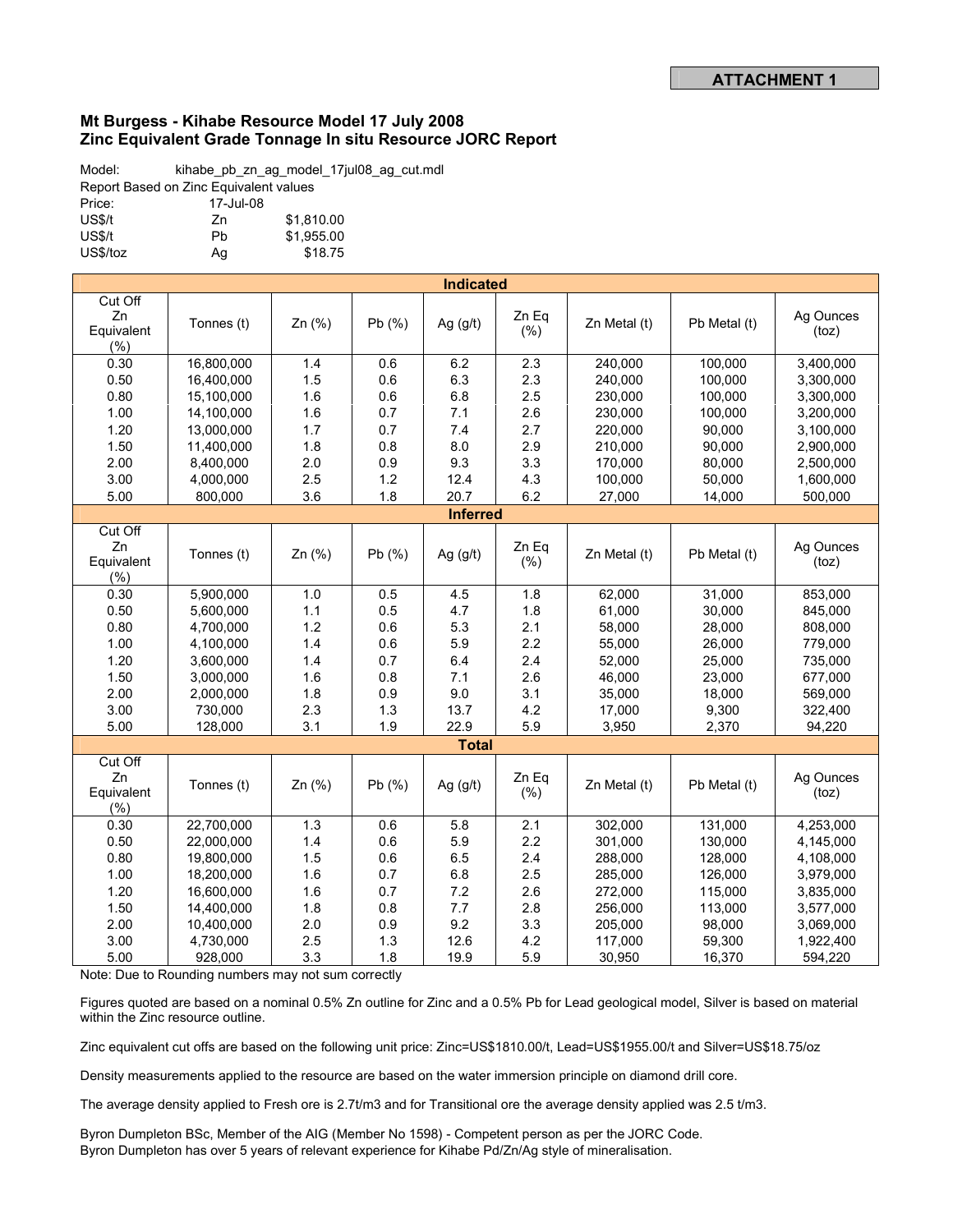# **MOUNT BURGESS MINING N.L.**

ACN: 009 067 476

Level 4, 109 St Georges Terrace, Perth, Western Australia, 6000 PO Box Z5301, St Georges Terrace, Perth, Western Australia, 6831 Telephone: (61 8) 9322 6311 Email: mtb@mountburgess.com Facsimile: (61 8) 9322 4607 Website: www.mountburgess.com

31 October 2008

## **RESOURCE ESTIMATE OF THE NXUU LEAD-ZINC DEPOSIT, BOTSWANA**

The Inferred Resource of the Nxuu Pb-Zn deposit in northwestern Botswana is estimated at:

| <b>Drill Section</b>    | Tonnes     | $Zn$ Grade $(\%)$ | Pb Grade (%) | Equivalent Zinc |
|-------------------------|------------|-------------------|--------------|-----------------|
| <b>External Cut-off</b> | (millions) |                   |              | Grade (%)       |
| $0.5\%$ Zn              | 5.4        | 1.80              | 0.93         | 2.81            |
| $1.0\%$ Zn              | 4.5        | 2.08              | 1.00         | 3.16            |
| $1.5%$ Zn               | 3.7        | 2.36              | 1 1 1        | 3.56            |

The Equivalent Zinc Grade is calculated using the refined metal prices ruling on  $17<sup>th</sup>$  July 2008, namely Zn at US\$1,810/t and Pb at US\$1,955/t. These are the figures used by Ravensgate for their "Mt Burgess - Kihabe Resource Model 17 July 2008". Density values applied to the resource are based on specific gravity measurements taken at 1- 1.5 m intervals throughout the core.

This resource is estimated by Albert Murray Surtees, F.AusIMM, who has over 5 years relevant experience in the Kihabe and Nxuu style of Pb-Zn mineralization.

A M Surtees F.AusIMM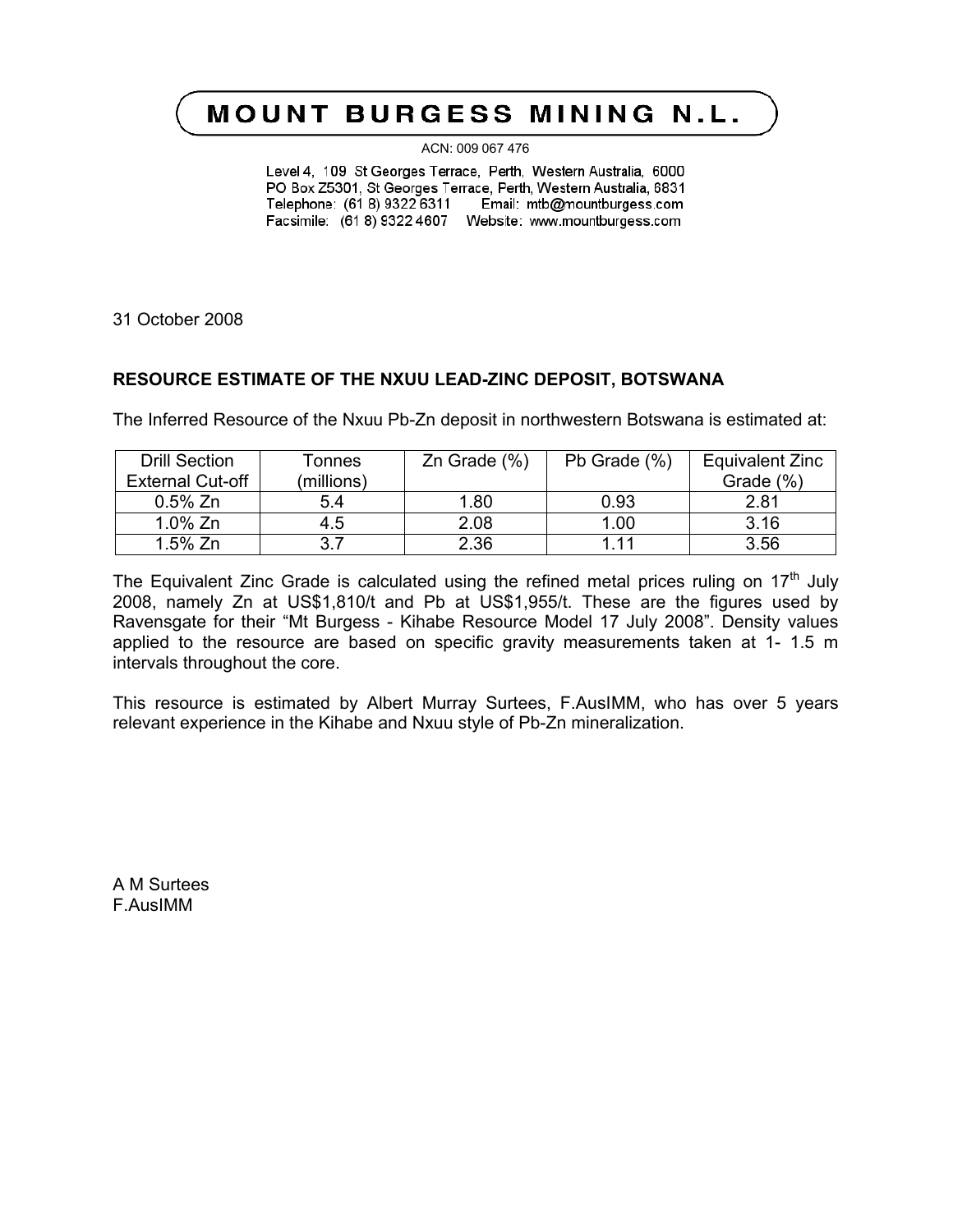# **Appendix 5B Mining exploration entity quarterly report**

Introduced 1/7/96. Origin: Appendix 8. Amended 1/7/97, 1/7/98, 30/9/2001.

Name of entity

MOUNT BURGESS MINING N.L.

ABN **ABN** Quarter ended ("current quarter")

31009067476 30 September 2008

#### **Consolidated statement of cash flows**

|                                            |                                                               | Current quarter | Year to date (12 months) |
|--------------------------------------------|---------------------------------------------------------------|-----------------|--------------------------|
| Cash flows related to operating activities |                                                               | \$A'000         | \$A'000                  |
| 1.1                                        | Receipts from product sales and related<br>debtors            |                 |                          |
| 1.2                                        | Payments for:                                                 |                 |                          |
|                                            | (a) exploration and evaluation                                | (683)           | (683)                    |
|                                            | (b) development                                               |                 |                          |
|                                            | (c) production                                                |                 |                          |
|                                            | (d) administration                                            | (227)           | (227)                    |
| 1.3                                        | Dividends received                                            |                 |                          |
| 1.4                                        | Interest and other items of a similar nature                  |                 |                          |
| 1.5                                        | received                                                      | 2               | 2                        |
| 1.6                                        | Interest and other costs of finance paid<br>Income taxes paid |                 |                          |
| 1.7                                        | Other (provide details if material)                           |                 |                          |
|                                            |                                                               |                 |                          |
|                                            | <b>Net Operating Cash Flows</b>                               | (908)           | (908)                    |
|                                            | Cash flows related to investing activities                    |                 |                          |
| 1.8                                        | Payment for purchases of:                                     |                 |                          |
|                                            | (a) prospects                                                 |                 |                          |
|                                            | (b) equity investments                                        |                 |                          |
|                                            | (c) other fixed assets                                        | (5)             | (5)                      |
|                                            |                                                               |                 |                          |
| 1.9                                        | Proceeds from sale of:                                        |                 |                          |
|                                            | (a) prospects                                                 |                 |                          |
|                                            | (b) equity investments                                        |                 |                          |
|                                            | (c) other fixed assets                                        |                 |                          |
| 1.10                                       | Loans to other entities                                       |                 |                          |
| 1.11                                       | Loans repaid by other entities                                |                 |                          |
| 1.12                                       | Other (provide details if material)                           |                 |                          |
|                                            | Net investing cash flows                                      | (5)             | (5)                      |
| 1.13                                       | Total operating and investing cash flows                      |                 |                          |
|                                            | (carried forward)                                             | (913)           | (913)                    |

<sup>+</sup> See chapter 19 for defined terms. Appendix 5B Page 1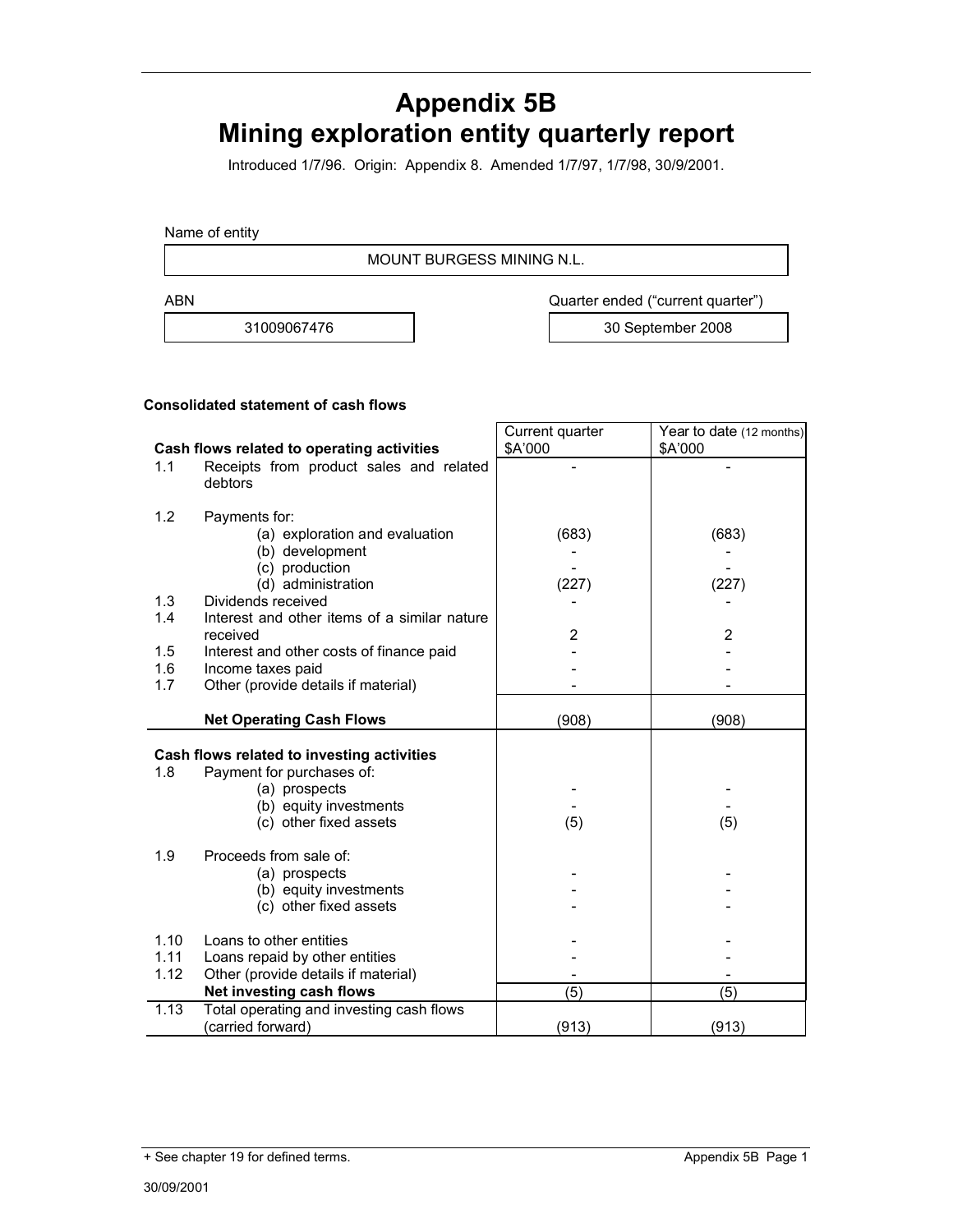| 1.13 | Total operating and investing cash flows<br>(brought forward) | (913)  | (913) |
|------|---------------------------------------------------------------|--------|-------|
|      |                                                               |        |       |
|      | Cash flows related to financing activities                    |        |       |
| 1.14 | Proceeds from issues of shares, options,                      | 440    | 440   |
|      | etc.                                                          |        |       |
| 1.15 | Proceeds from sale of forfeited shares                        |        |       |
| 1.16 | Proceeds from borrowings                                      |        |       |
| 1.17 | Repayment of borrowings                                       |        |       |
| 1.18 | Dividends paid                                                |        |       |
| 1.19 | Other - Placement fees                                        | (3)    | (3)   |
|      | Other – Lease liability repayments                            |        |       |
|      | Net financing cash flows                                      | 437    | 437   |
|      |                                                               |        |       |
|      | Net increase (decrease) in cash held                          | (476)  | (476) |
| 1.20 | Cash at beginning of quarter/year to date                     | 336    | 336   |
| 1.21 | Exchange rate adjustments to item 1.20                        | 3      | 3     |
|      |                                                               |        |       |
| 1.22 | Cash at end of quarter                                        | (137)* | (137) |

**\*Note: On 29th October 2008 the Company received \$500,000 for the sale of royalties.**

#### **Payments to directors of the entity and associates of the directors Payments to related entities of the entity and associates of the related entities**

|      |                                                                  | Current quarter<br>\$A'000 |
|------|------------------------------------------------------------------|----------------------------|
| 1.23 | Aggregate amount of payments to the parties included in item 1.2 | 78                         |
| 1.24 | Aggregate amount of loans to the parties included in item 1.10   |                            |
|      |                                                                  |                            |

#### 1.25 Explanation necessary for an understanding of the transactions

#### **Non-cash financing and investing activities**

2.1 Details of financing and investing transactions which have had a material effect on consolidated assets and liabilities but did not involve cash flows

N/A

2.2 Details of outlays made by other entities to establish or increase their share in projects in which the reporting entity has an interest

N/A

#### **Financing facilities available**

**The Company maintains a seasonal overdraft facility of \$350,000.**

<sup>+</sup> See chapter 19 for defined terms. Appendix 5B Page 2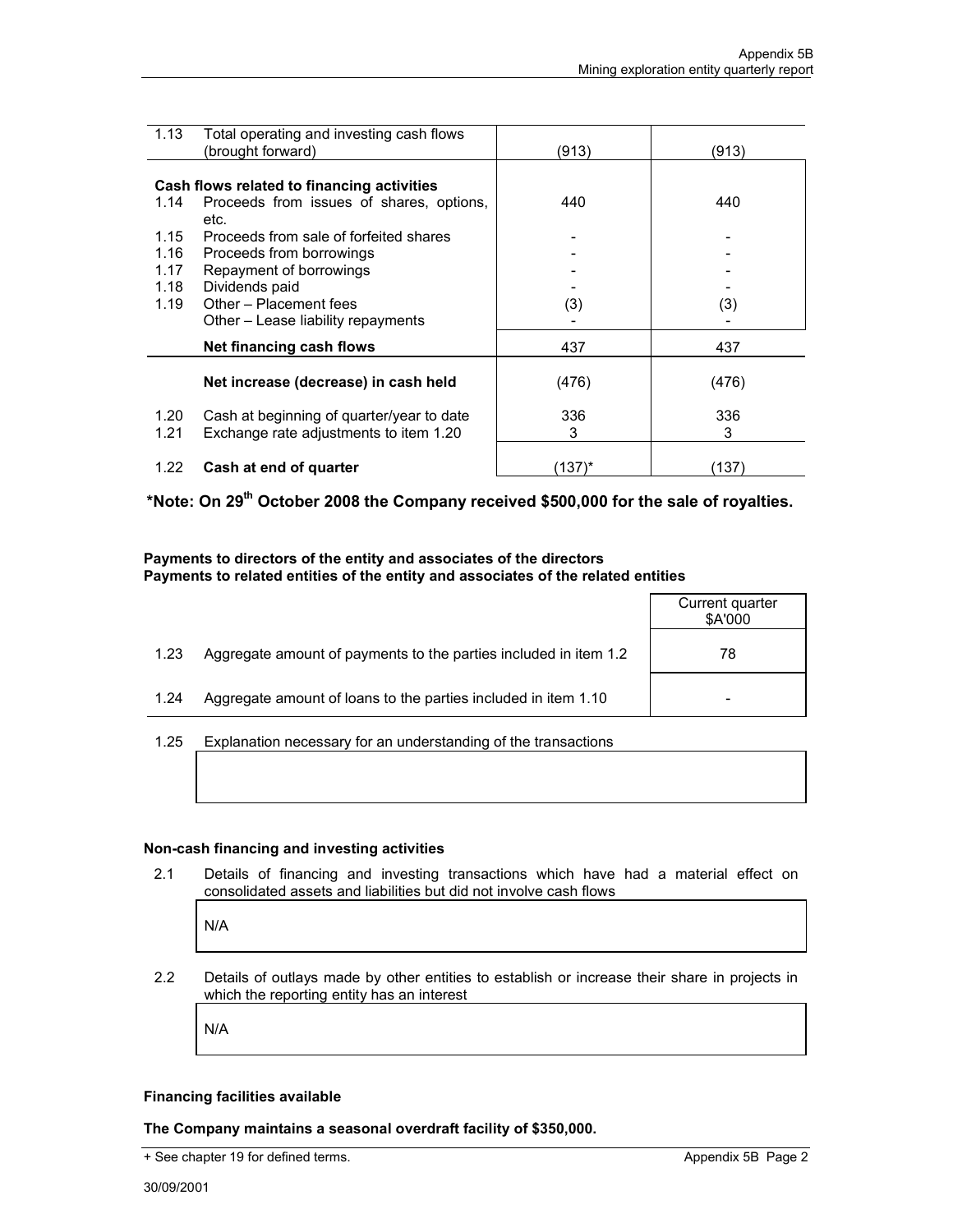|     |                             | Amount available<br>\$A'000 | Amount used<br>\$A'000 |
|-----|-----------------------------|-----------------------------|------------------------|
| 3.1 | Loan facilities             |                             |                        |
| 3.2 | Credit standby arrangements | 415                         | 301                    |

#### **Estimated cash outflows for next quarter**

|     |                            | \$A'000                  |
|-----|----------------------------|--------------------------|
| 4.1 | Exploration and evaluation | 300                      |
| 4.2 | Development                | $\overline{\phantom{0}}$ |
|     | Total                      | 300                      |

r

#### **Reconciliation of cash**

| Reconciliation of cash at the end of the quarter<br>(as shown in the consolidated statement of cash<br>flows) to the related items in the accounts is as<br>follows. |                                                  | Current quarter<br>\$A'000 | Previous quarter<br>\$A'000 |
|----------------------------------------------------------------------------------------------------------------------------------------------------------------------|--------------------------------------------------|----------------------------|-----------------------------|
| 5.1                                                                                                                                                                  | Cash on hand and at bank                         | (167)                      | 22                          |
| 5.2                                                                                                                                                                  | Deposits at call                                 | 30                         | 319                         |
| 5.3                                                                                                                                                                  | Bank overdraft                                   |                            |                             |
| 5.4                                                                                                                                                                  | Other (prove details)                            |                            |                             |
|                                                                                                                                                                      | <b>Total: cash at end of quarter (item 1.22)</b> | (137)                      | 336                         |

#### **Changes in interests in mining tenements**

|     |                                                                        | Tenement<br>reference | Nature of interest<br>(note (2)) | Interest at<br>beginning<br>of quarter | Interest at<br>end of<br>quarter |
|-----|------------------------------------------------------------------------|-----------------------|----------------------------------|----------------------------------------|----------------------------------|
| 6.1 | Interests in mining<br>tenements<br>relinquished, reduced<br>or lapsed |                       |                                  |                                        |                                  |
| 6.2 | Interests in mining<br>tenements acquired or<br>increased              |                       |                                  |                                        |                                  |

<sup>+</sup> See chapter 19 for defined terms. Appendix 5B Page 3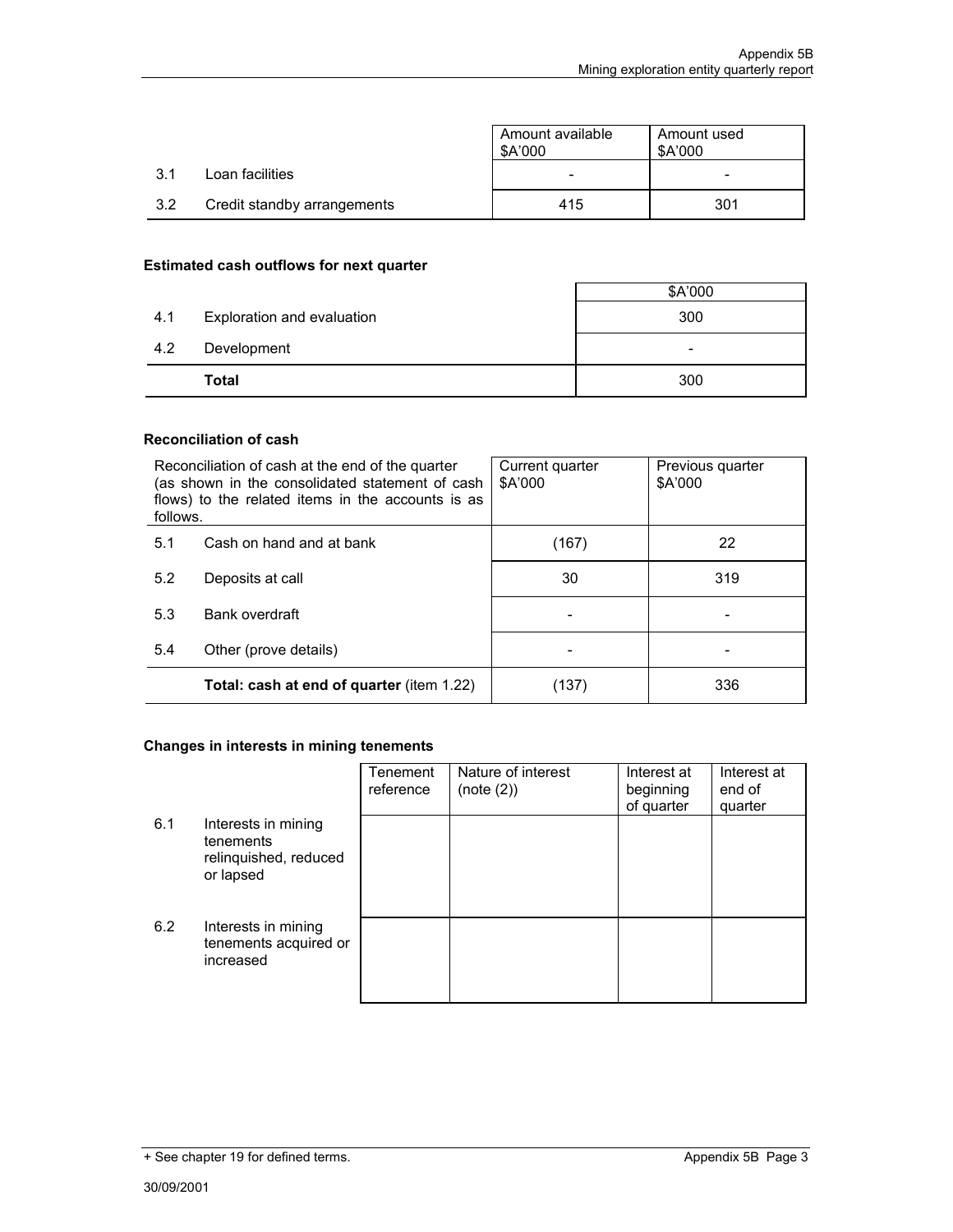## **Issued and quoted securities at end of current quarter**

|      |                                                                           | Total number                                              | Number quoted                                                      | Issue price per<br>security (cents)<br>(see note 3)      | Amount paid up<br>per security<br>(cents)<br>(see note 3) |
|------|---------------------------------------------------------------------------|-----------------------------------------------------------|--------------------------------------------------------------------|----------------------------------------------------------|-----------------------------------------------------------|
| 7.1  | + Preference<br><b>Securities</b>                                         | N/A                                                       | 0                                                                  |                                                          |                                                           |
| 7.2  | Changes during<br>quarter                                                 |                                                           |                                                                    |                                                          |                                                           |
|      | (a) Increases<br>through issues                                           |                                                           |                                                                    |                                                          |                                                           |
|      | (b) Decreases<br>through returns of<br>capital, buy-backs,<br>redemptions |                                                           |                                                                    |                                                          |                                                           |
| 7.3  | + Ordinary<br><b>Securities</b>                                           | 320,257,000                                               | 320,257,000                                                        |                                                          |                                                           |
| 7.4  | Changes during<br>quarter                                                 |                                                           |                                                                    |                                                          |                                                           |
|      | (a) Increases<br>through issues                                           | 20,000,000                                                | 20,000,000                                                         |                                                          |                                                           |
|      | (b) Decreases<br>through returns of<br>capital, buy-backs                 | N/A                                                       | N/A                                                                |                                                          |                                                           |
| 7.5  | <sup>+</sup> Convertible Debt<br><b>Securities</b>                        | N/A                                                       | N/A                                                                |                                                          |                                                           |
| 7.6  | Changes during<br>quarter                                                 |                                                           |                                                                    |                                                          |                                                           |
|      | (a) Increases<br>through issues                                           |                                                           |                                                                    |                                                          |                                                           |
| 7.7  | <b>Options</b>                                                            |                                                           |                                                                    |                                                          |                                                           |
|      | <b>Employee Share</b><br>Plans                                            | 950,000<br>2,500,000<br>5,050,000<br>850,000<br>1,300,000 | <b>NIL</b><br><b>NIL</b><br><b>NIL</b><br><b>NIL</b><br><b>NIL</b> | 25 cents<br>25 cents<br>25 cents<br>25 cents<br>25 cents | 31/12/09<br>31/12/10<br>31/12/11<br>31/12/12<br>31/12/13  |
| 7.8  | Issued during quarter                                                     | <b>NIL</b>                                                |                                                                    |                                                          |                                                           |
| 7.9  | <b>Exercised during</b><br>quarter                                        | <b>NIL</b>                                                |                                                                    |                                                          |                                                           |
| 7.10 | Cancelled during<br>quarter                                               | <b>NIL</b>                                                |                                                                    |                                                          |                                                           |
| 7.11 | <b>Debentures</b><br>(totals only)                                        | N/A                                                       |                                                                    |                                                          |                                                           |
| 7.12 | <b>Unsecured notes</b><br>(totals only)                                   | N/A                                                       |                                                                    |                                                          |                                                           |

<sup>+</sup> See chapter 19 for defined terms. Appendix 5B Page 4